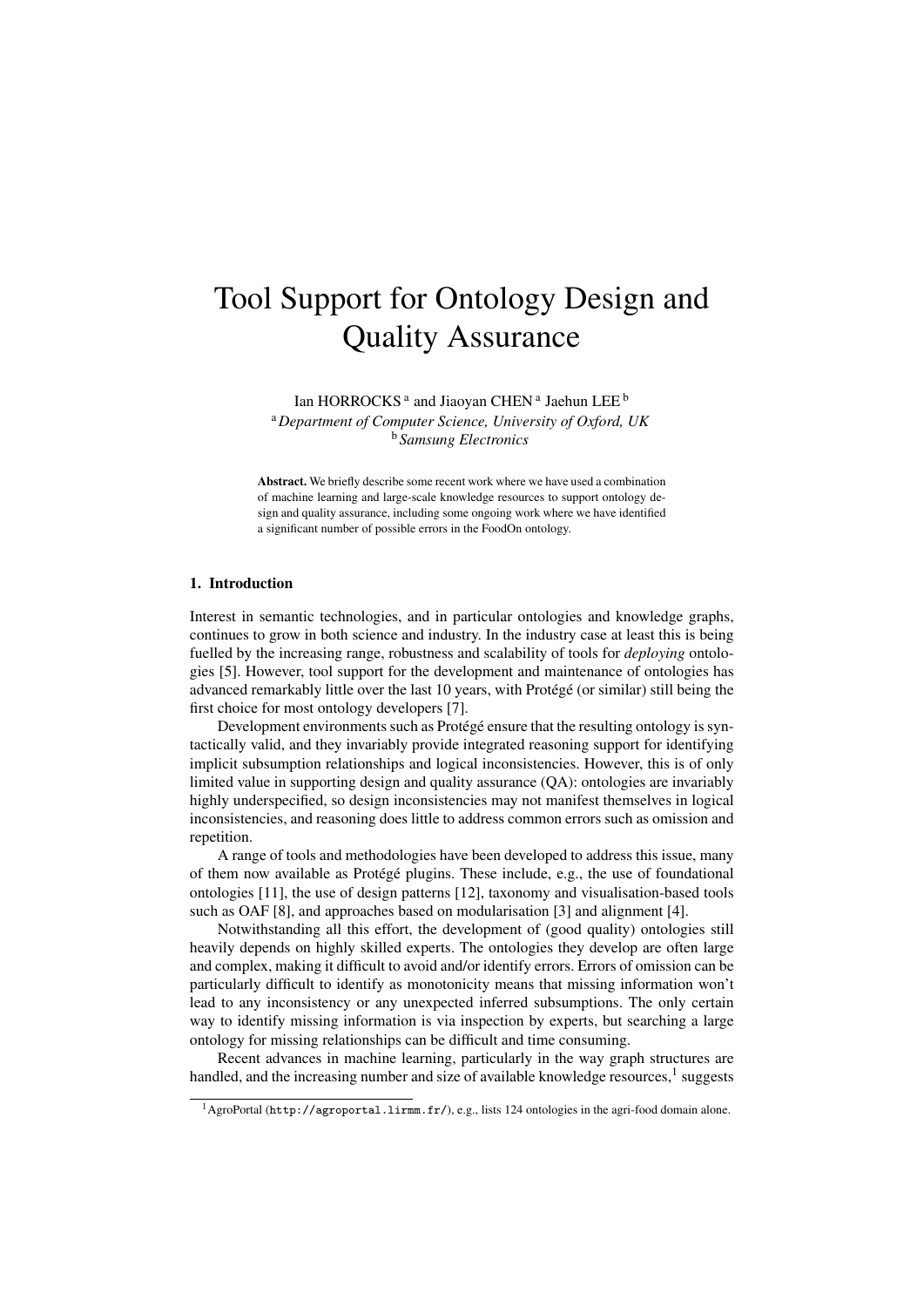a possible way to address this problem: we might be able to use these resources, possibly in combination with some learning process, as a surrogate for domain experts. Of course this kind of technique is itself imprecise (by its very nature), but if we can use it to identify possible errors, or even areas of interest, then we can optimise the use of precious ontology engineer and domain expert time.

In this short abstract we will briefly describe some of our recent work exploring this idea, including some ongoing work where we have identified a significant number of possible errors in the FoodOn ontology.

## 2. Ontology Design and Quality Assurance

Strictly speaking, an OWL ontology can contain both a conceptual model (sometimes called a TBox) and an instatiation of the model (sometimes called an ABox); in practice, however, the term ontology is often used to mean a conceptual model. Recently the term *knowledge graph* (KG) has become increasingly common, and has been used to describe everything from conceptual models with formal semantics through to rather informally specified graph structured knowledge. Our work targets all kinds of knowledge resources, and in the following we often won't distinguish between ontologies and knowledge graphs.

#### *2.1. Literal Canonicalization*

Although not so much of an issue in carefully crafted conceptual models, many large scale knowledge graphs contain large numbers of string literals instead of semantically typed entities; for example, in the RDF triple  $\langle River\_Thomas, \textit{passesArea}, \textit{``Port} \rangle$ *Meadow, Oxford"*). This weakens the KG as it does not capture the semantics of such literals, and can be seen as a form of repetition when the KG also includes a corresponding entity. This problem is pervasive and hence results in a significant loss of information: according to statistics from Gunaratna et al. [6], in 2016, the DBpedia property *dbp:location* has over 105,000 unique string literals that could be matched with entities.

We have developed a framework that can automatically *canonicalize* such literals, i.e., replace the literal with an existing entity from the KG or with a new entity that is typed using classes from the KG. Our framework combines both reasoning and machine learning in order to predict the relevant entities and types, and has been shown to perform well in comparison to state-of-the-art baselines for both semantic typing and entity matching [2].

#### *2.2. Correcting Erroneous Assertions*

Another issue that is prevalent in KGs such as Wikidata and DBpedia is the presence of erroneous assertions [9]. These may be due to the knowledge source (e.g., Wikipedia is estimated to have an error rate of 2.8% [13]), or may be introduced by knowledge extraction processes. There has already been quite a lot of work on detecting such errors, e.g., via statistical methods [10], but relatively little work on correcting them (it is typically assumed that erroneous assertions are simply discarded).

We have developed a a general framework for correcting assertions whose objects are either erroneous entities or literals. In the latter case we can exploit our work on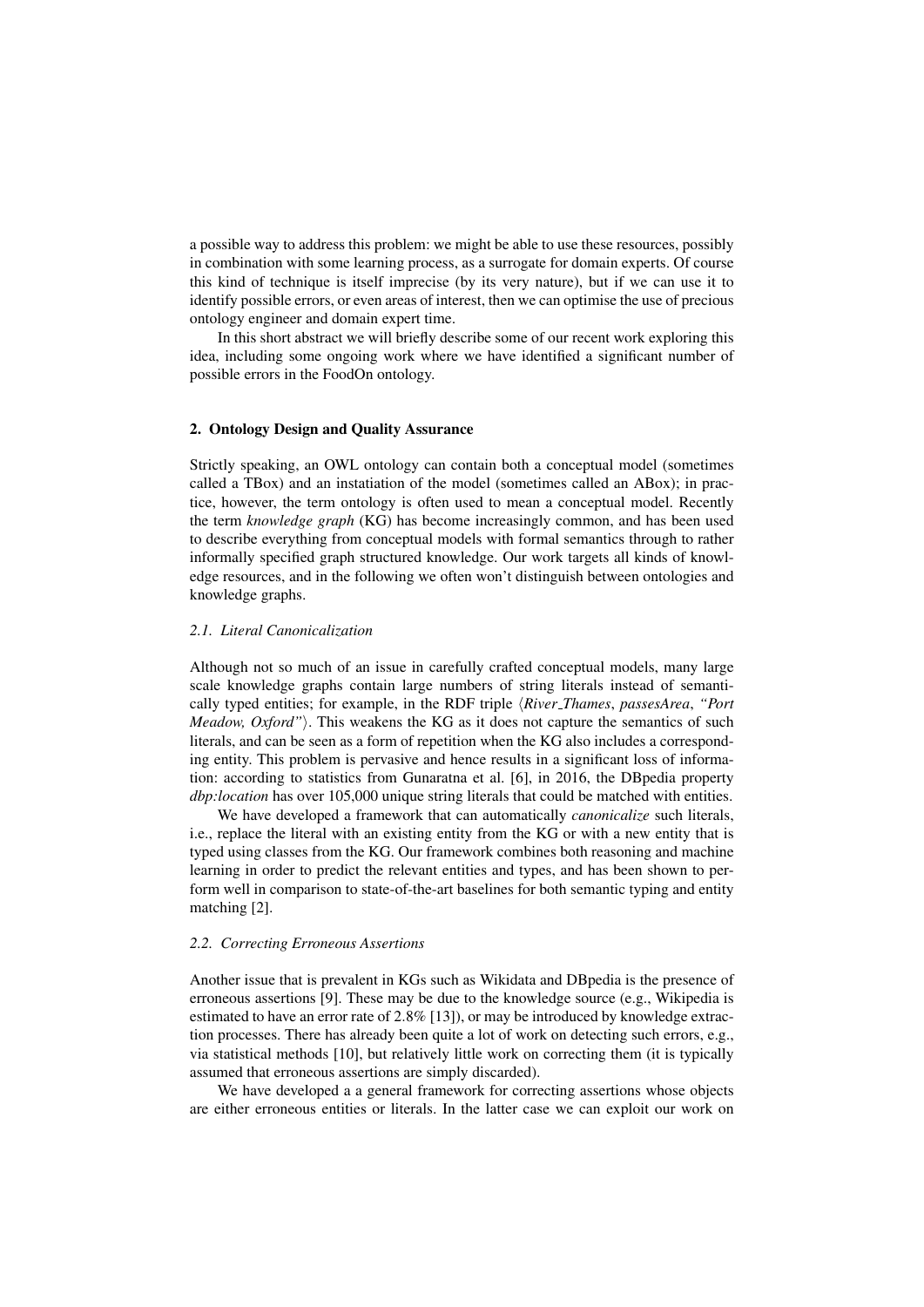canonicalization; in the former case we use a combination of related entity estimation, link prediction and constraint-based validation [1].

#### *2.3. Identifying Conceptual Modelling Errors*

Ontology alignment is a well known problem that has been widely studied; see, e.g., http://oaei.ontologymatching.org/. This usually involves identifying a set of *mappings* between two ontologies, where each mapping is a semantic relationship between a pair of concepts, one from each of the ontologies. Mappings are typically equivalence or subclass relationships, and are often rendered as axioms; this has the advantage that we can merge the two ontologies simply by combining them along with the mappings in a single merged ontology.

As well as merging ontologies, the alignment of two ontologies covering similar domains can be used for quality assurance; effectively, we compare the domain knowledge captured in the two ontologies and identify apparent disagreements. Our initial experiments using the LogMap tool<sup>2</sup> with FoodOn<sup>3</sup> and HeLiS<sup>4</sup> suggest that this is a useful technique for identifying errors of both omission and duplication. To aid intuitive understanding, in the following we will render class names as *ont:label*, where *ont* indicates the ontology (FoodOn or HeLiS in this case) and *label* is the label string in camel case; e.g., we will refer to the FoodOn class *FOODON:03305289* (labelled "soybean milk") as *foodon:SoybeanMilk*.

The basic idea is to align the two ontologies, and to examine new subsumption relationships in the resulting aligned ontology. In particular, we focus on subsumptions between pairs of classes in one of the ontologies that hold only after alignment with the other ontology — this suggests some disagreement in the way the two ontologies model the domain. For example, when we align FoodOn with HeLiS, we find a large number of alignments, including *helis:SoyProducts* with *foodon:SoybeanFoodProduct* and *helis:SoyMilk* with *foodon:SoybeanMilk*. As a result, *foodon:SoybeanMilk* (implicitly) becomes a subClass of *foodon:SoybeanFoodProduct* in the merged ontology, a subsumption relationship that does not hold in FoodOn alone. Such additional relationships may indicate errors in the ontology, and indeed this does seem to be an error of omission in FoodOn, and one that could have potentially serious consequences for those with soy allergy if the ontology were used for dietary advice.

This process identified more than 500 new subsumption relationships between FoodOn classes. We did not have the time or domain expertise to examine all of these, but several of those that we did examine seemed to identify possible errors, or at least issues that are worth investigation. For example, *foodon:Mushroom* is a subclass of *foodon:MushroomVegetableFoodProduct* in the aligned ontology, but not in FoodOn alone. If we investigate this further we can see that foodon classifies *foodon:Mushroom* as a kind of *foodon:FoodSource*, but it classifies specific kinds of mushroom (such as *foodon:BoletusMushroom*) under *foodon:MushroomVegetableFoodProduct*.

Other new subsumption relationships were due to the fact that FoodOn includes two separate models of vitamins that are not at all integrated, with duplicates such as

 $^{2}$ http://www.cs.ox.ac.uk/isg/tools/LogMap/

<sup>3</sup>http://purl.obolibrary.org/obo/foodon/releases/2020-01-29/foodon.owl

<sup>4</sup>https://horus-ai.fbk.eu/helis/